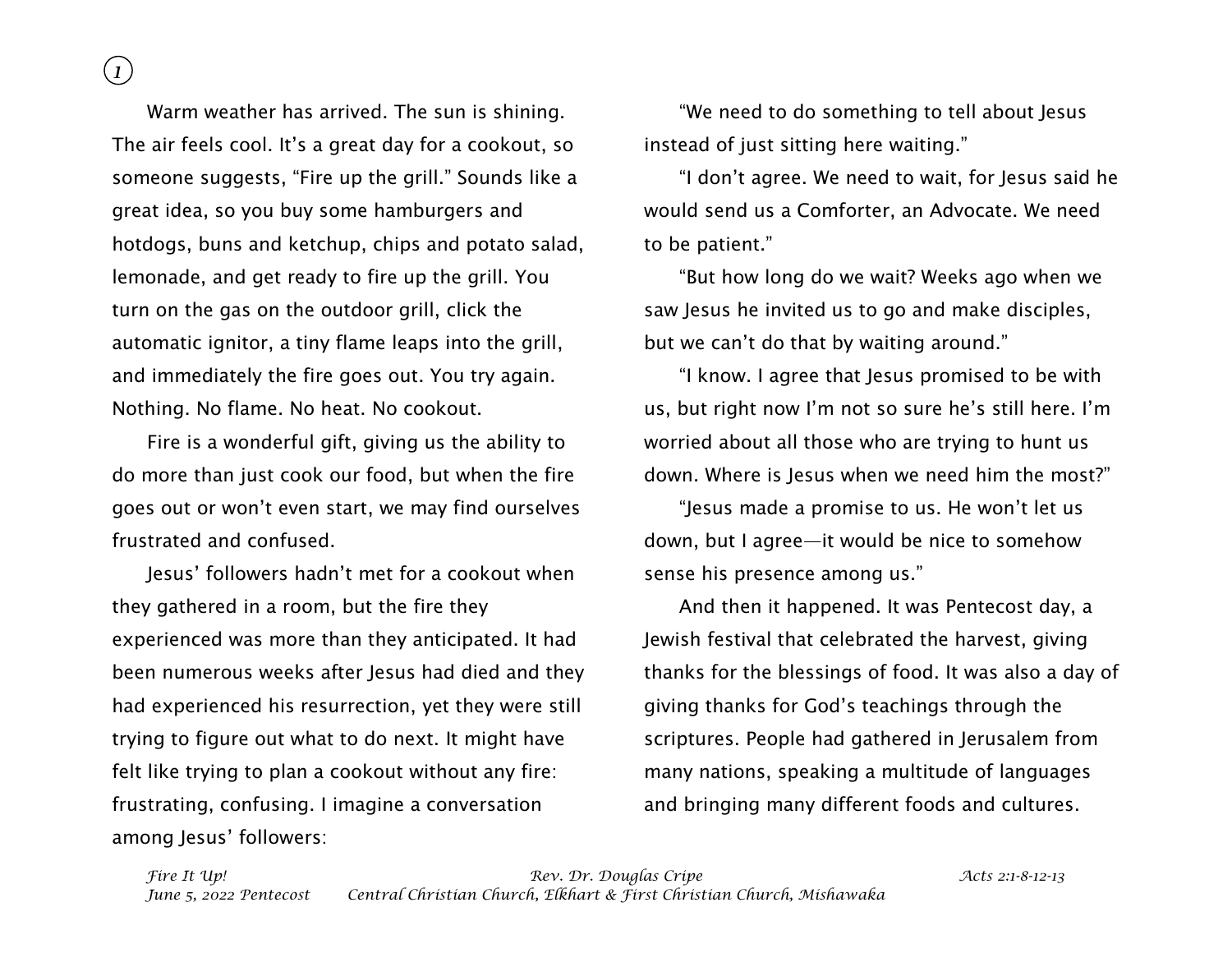*2*

As people were gathering in the streets, Jesus' followers were assembled in a room, possibly uncertain whether they should show themselves in public due to those still hunting for them. Suddenly, a sound like the wind filled the house. A new sense of energy filled the room, as though flames of fire danced over their heads. They felt inspired to speak various languages, and so they went out into the streets and began speaking to all those who had gathered for the annual Pentecost festival.

Not surprisingly, the crowd was a bit perplexed. One person shouted, "They're filled with wine. They're drunk. Pay no attention." Someone else asked, "Are not all these who are speaking Galileans?" One commentary noted that

The crowd's identification of the believers as "Galileans" (v. 7) is [a] subtle, and perhaps comical, social commentary. Galilee was a rural backwater in the minds of Jerusalemites and, presumably, [for those who] travel to Jerusalem for the Feast of…Pentecost. Galileans spoke with a distinctive accent that this cosmopolitan crowd would notice and likely scorn.<sup>1</sup>

In spite of the obstacles and rude comments, some people listened. Peter reminded them how ancient prophets had envisioned a time when God's Spirit would pour out on all people, how they would be inspired. Some heard and understood. And they responded. They came together as a community of faith, with thousands being baptized on that day that we recognize as the birth of the church.

It's a though God said, "Fire it up," and the church was born though the movement and inspiration of the Spirit. But I wonder: after 2000 some years, does that Spirit still inspire us? Or have we lost touch with that fire? Have the embers of that flame begun to flicker? Writer Brian McLaren wondered the same thing as he wrote:

In the millennia since Christ walked with us on this Earth, we've often tried to box up the "wind" [of the Spirit] in manageable doctrines. We've exchanged the fire of the Spirit for the ice of religious pride. We've turned the wine back into water, and then let the water go stagnant and lukewarm. We've traded the gentle dove of peace for the predatory hawk or eagle of empire. When we have done so, we have ended up with just another religious system, as problematic as any other: too often petty,